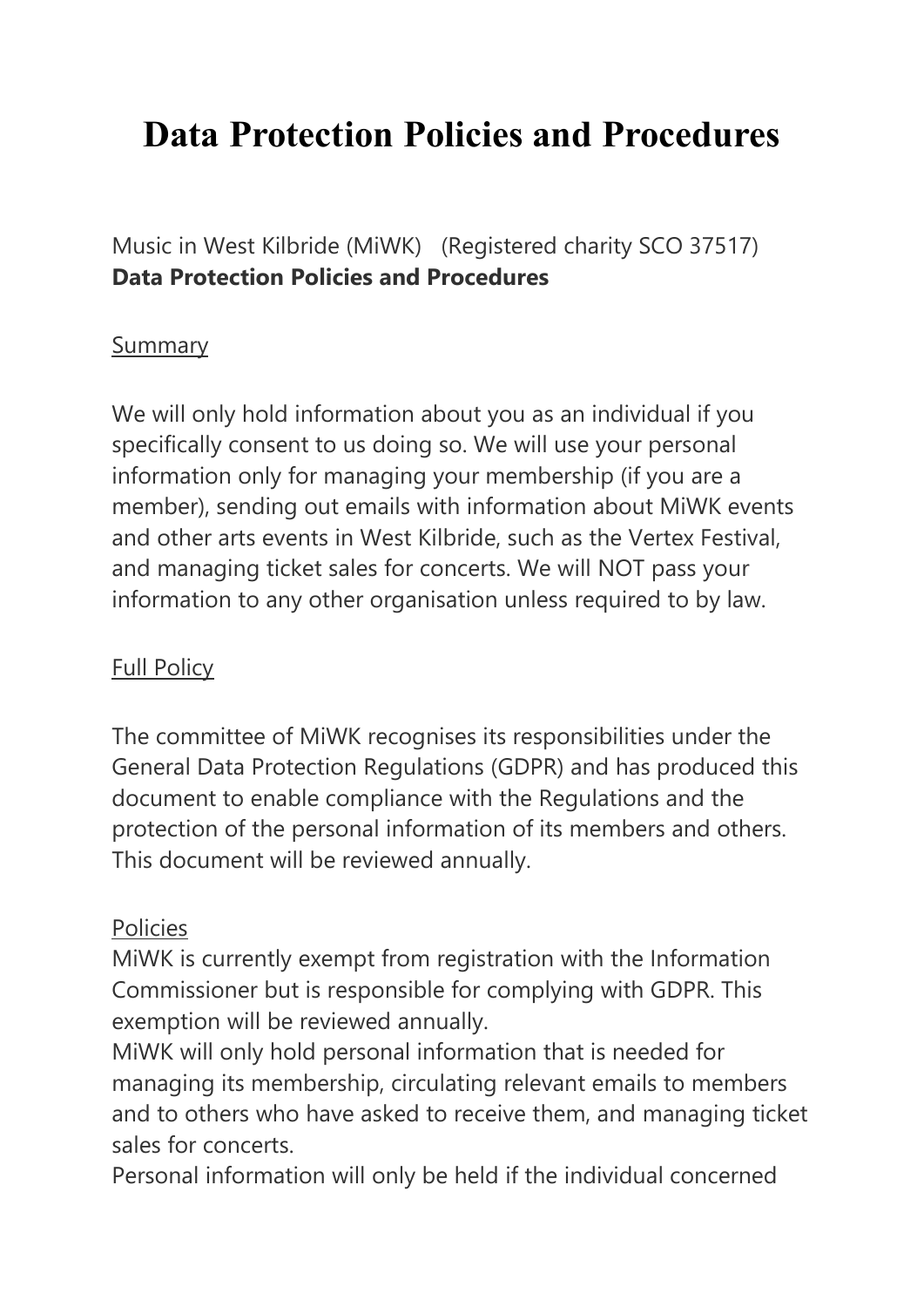(known as a "data subject") specifically consents to MiWK holding the information. Data subjects will be advised that he/she can withdraw this consent at any time (and how to do this), at which time his/her personal information will be permanently deleted.

Personal information will be carefully protected. The full records of personal information will be held on a single computer, in a password protected computer file. This computer file will not be emailed or otherwise transferred in a non-secure fashion. If any extracted information is needed for a specific purpose it will be prepared as necessary and destroyed as soon as possible after being used. Personal information will not be shared with any person or organisation outwith MiWK, except as may be required by a UK law enforcement agency. Personal information held by MiWK will only be used in pursuit of the objects of MiWK as stated in its constitution.

GDPR requires MiWK to have two named roles:

• The "data controller". The MiWK committee, acting as a corporate group, will assume this role, which involves determining the purposes and means of processing personal data;

• The "data processor". MiWK appoints committee member Chris Maughan to this role, which involves keeping and using the personal data.

MiWK's data protection policy and procedures will be available on request to anyone with an interest in MiWK and will be placed on the MiWK website.

Procedures to be used by the Data Processor:

Password protected computer file

The Data Processor shall maintain a password protected computer file for keeping personal information covered by the GDPR. The computer file shall be kept on a single computer under the

control of the Data Processor.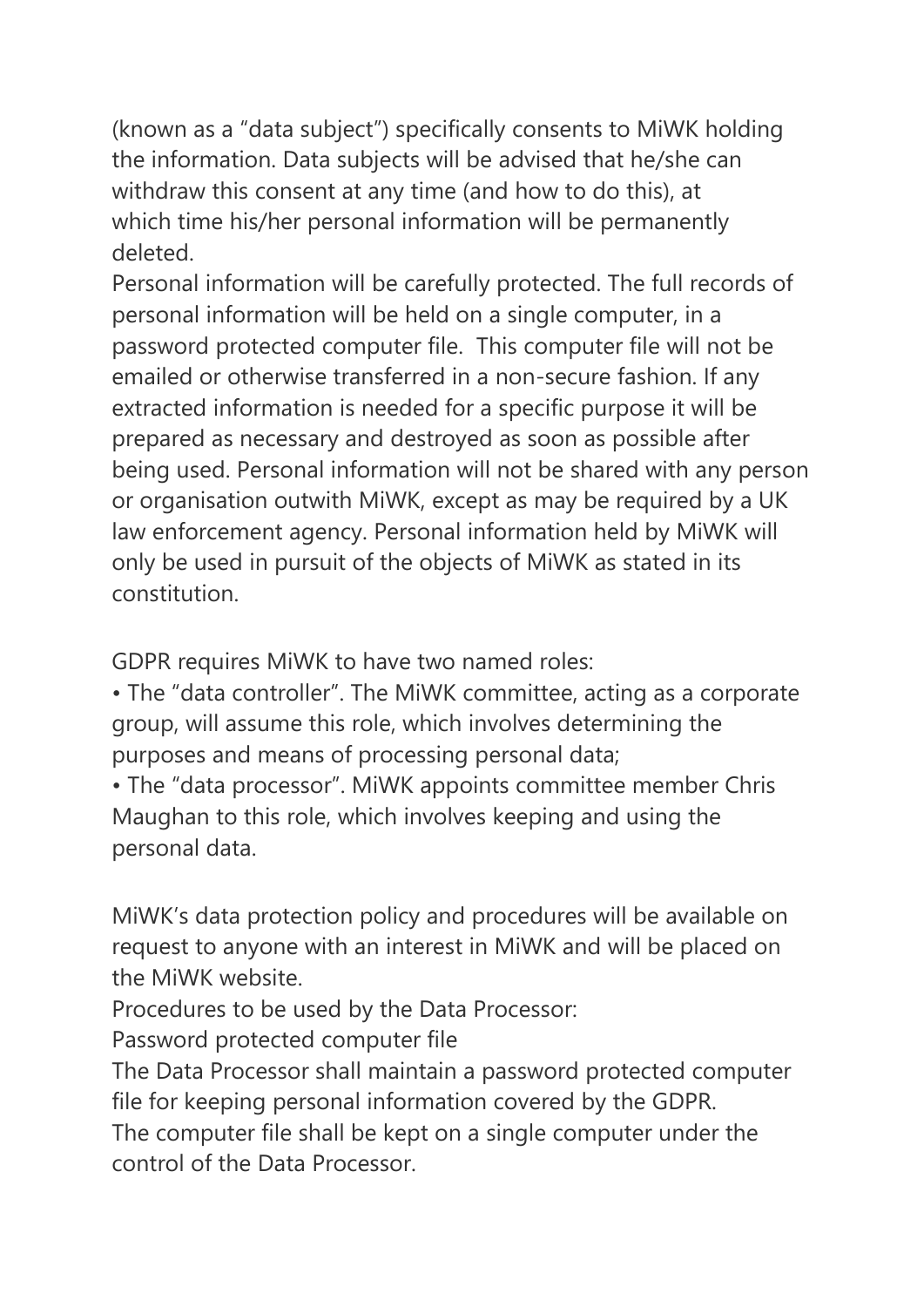The password shall be a minimum of 8 characters, including at least two letters and two numbers. It shall be changed at least every six months, or at any time if there is reason to believe that it has been compromised. A copy of the current password shall be sealed in an envelope and kept personally by the Chair of MiWK. Each record of a data subject in the computer file shall be given a unique record number.

Except as required by a UK law enforcement agency, the Data Processor shall not share the computer file or its contents with any person other than in extracted form as necessary for the purposes of MiWK. The computer file shall not be transferred (for example on change of the Data Processor) by email or other non-secure means. Obtaining consent to keep personal information. Consent shall be obtained before personal information is held. MiWK holds personal information only for the purpose of its club and concert management. The personal information that may be held is:

• For club membership management: forename, surname, address, email address, phone number, start date of membership, amount of membership fee paid

• For news circulation: forename, surname, address, email address

• For managing concert tickets: forename, surname, concert concerned, number of tickets reserved, payment received or outstanding.

Standard text (as defined later in this document) shall be used to obtain consent from data subjects to hold their information and to inform them of their right to withdraw consent at any time. The Data Processor can obtain this consent either electronically or on paper as appropriate, keeping the response from the data subject as a record of his/her consent.

The Data Processor shall retain the record of consent until either (a), it has been replaced by a more recent record of consent, or (b) consent is withdrawn; in either of these events the record shall be destroyed.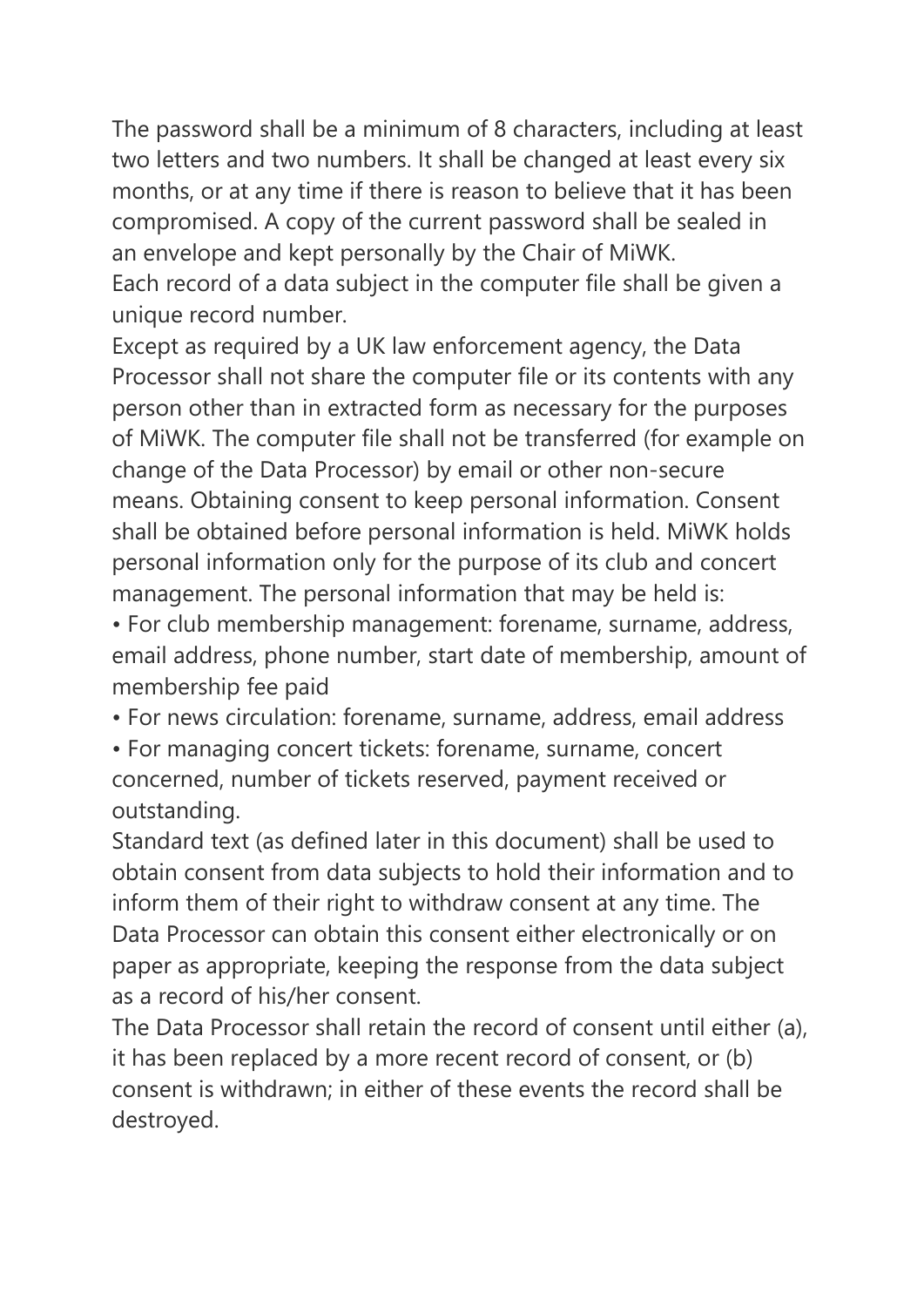## Management of consent

When seeking to obtain consent, the Data Processor shall:

• Ensure that the individual concerned is provided with the standard text

• (where personal information is already held) keep the information in the password protected computer file

• After one month review whether consent has, in fact, been given, at which time any

personal information shall be deleted if consent has not been given. Personal information could potentially be received by MiWK in a number of different ways (e.g. letter, email, through the website, by phone) and to any one of the committee. On recognising that any personal information is being presented to MiWK, the committee member concerned shall:

• Pass the information directly to the Data Processor, and

• Inform the individual concerned that this has been done.

The Data Processor shall then ask for consent as outlined above.

## Withdrawing of consent

If a data subject withdraws consent to MiWK holding personal information (or if he/she does not give consent when information is already held) the Data Processor shall:

• Delete from the computer file all information that could personally identify the data subject, leaving in the computer file only the following information:

o A unique record number

o The date consent was originally given, or renewed, if any

• Destroy the record of consent (where this is held)

• Update the computer file to show the date that a withdrawal of consent request has been received (or has been assumed because of lack of response from the data subject) and the date it has been actioned

• Inform the data subject that his/her personal information has been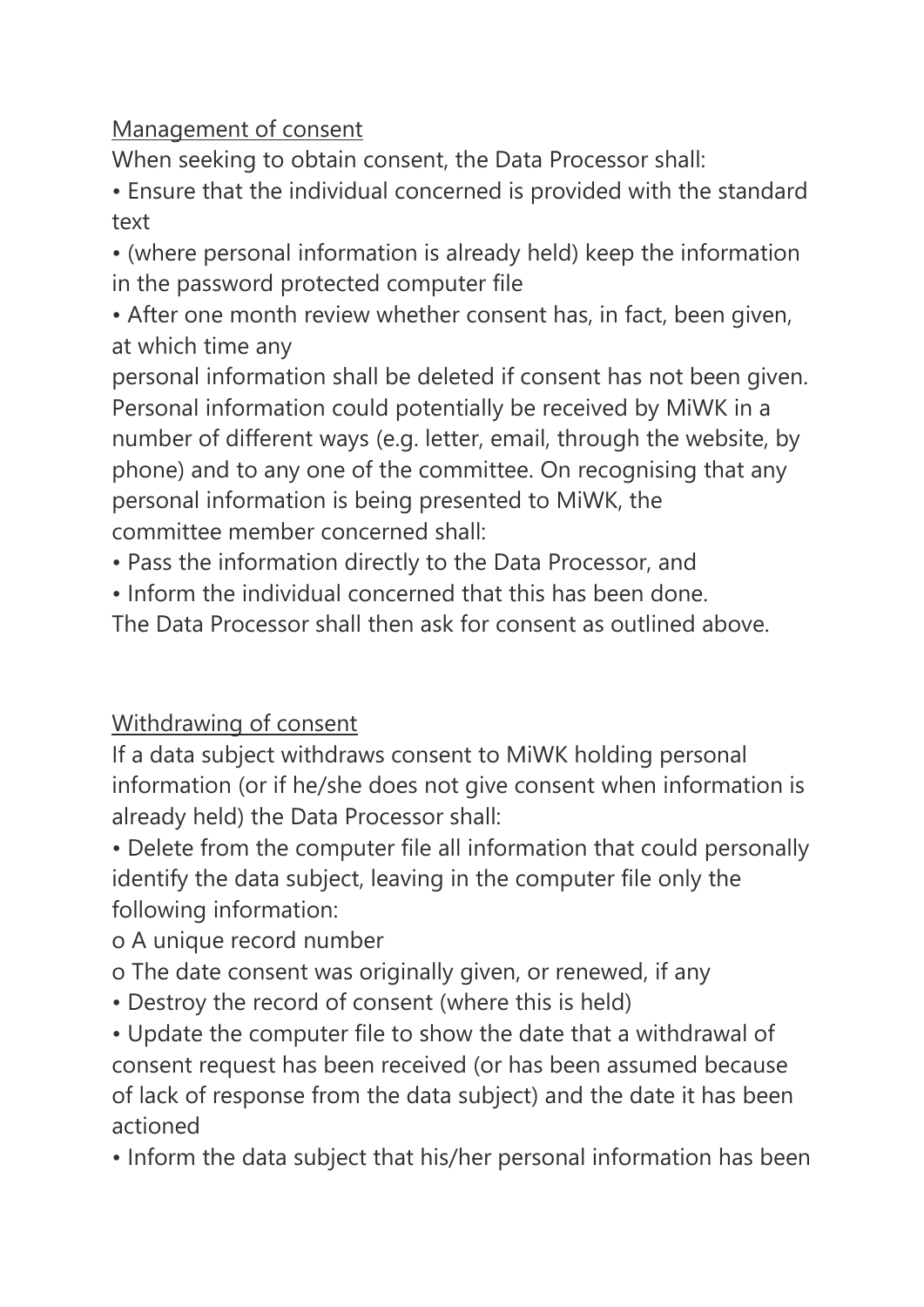deleted.

This will leave the computer file holding minimum information about that data subject solely for audit purposes – this information cannot identify the data subject.

## Sending emails

Where it is necessary to send an email to a number of data subjects (for example to all members):

• The email content shall be passed by the originator to the Data Processor, who will undertake the actual sending of the email

• The names and email addresses of recipients shall be concealed from other recipients by putting recipients' email addresses only in the BCC field.

## Using extracted information

There will be occasions where information needs to be extracted from the computer file and used by other committee members of MiWK. (A regular example will be for concerts where the committee member keeping the door will need a list of all members, who automatically have right of entry, together with non-members who have reserved a ticket for that concert).

Where extracted information is needed, the Data Processor shall produce the information in an appropriate format (which may be either electronic or physical). Personal information included shall be kept to the minimum needed for the purpose.

In the example above, the door keeper only needs:

• For members, names of currently paid up members, and

• For non-members, their name, the number of tickets reserved, and whether he/she has already paid for their reserved tickets or not. In particular, personal information not needed for the specific occasion shall not be included. So, in the example above, it would be wrong to include phone numbers, email addresses, etc. When the specific occasion has been completed, the extracted information shall be destroyed, either by shredding a physical document or by deleting an electronic file. Standard Text to include